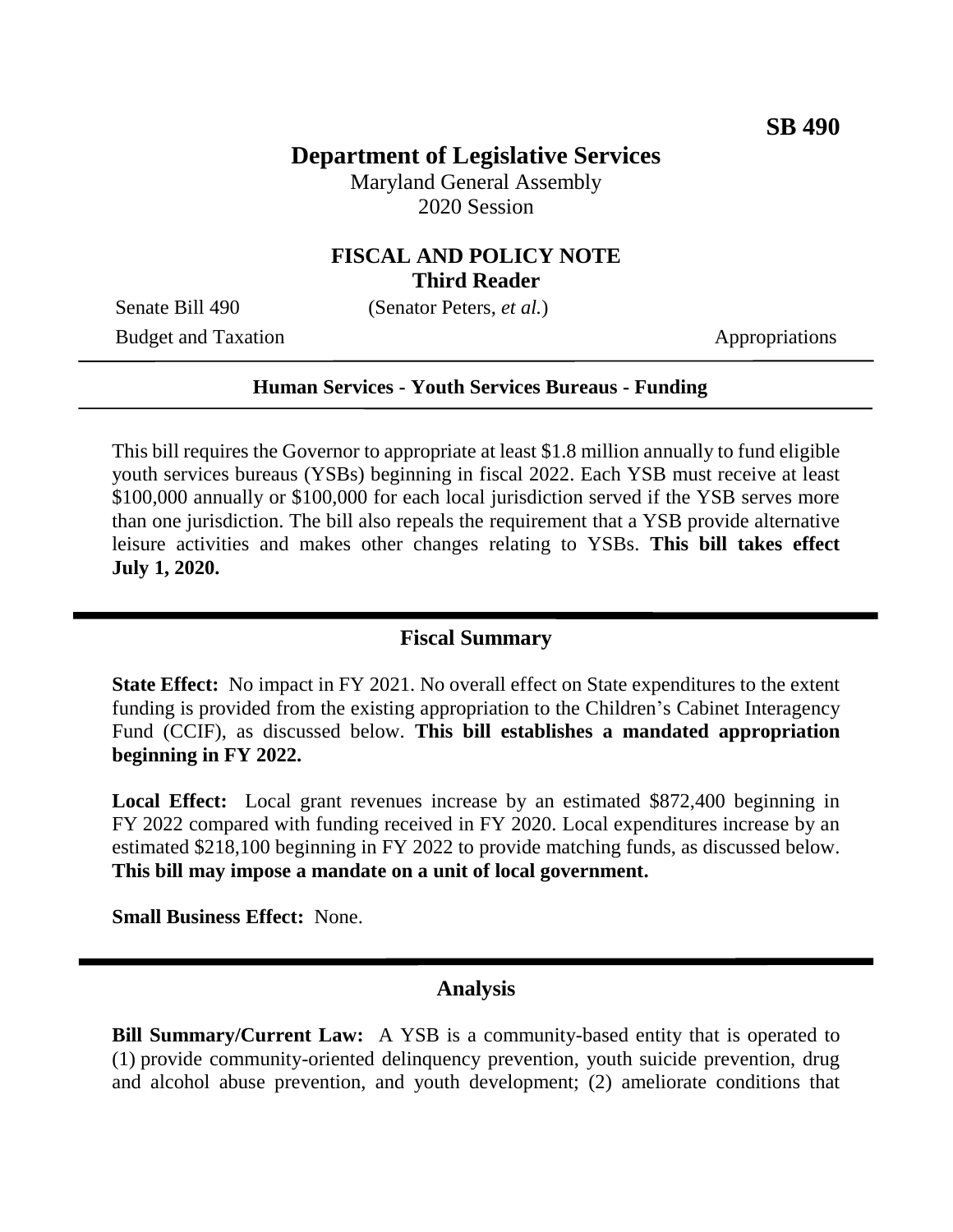contribute to delinquency, youth suicide, drug and alcohol abuse, and family disruption; and (3) function as an advocate of youth needs.

To be eligible to receive State funding, a YSB must provide, at convenient hours and free of charge or at a reasonable rate based on the client's family income:

- individual, family, or group counseling;
- referral and information services:
- crisis intervention, including intervention relating to youth suicide prevention;
- alcohol and drug abuse assessment and referral services by staff who have received specified assessment and referral training;
- informal counseling; and
- in accordance with the needs of the community and subject to the availability of funds, (1) tutoring; (2) employment assistance; (3) community education, including training and information relating to youth suicide prevention; (4) aftercare services; and (5) other specialized services.

Under the bill, references to drug and alcohol abuse are replaced with drug and alcohol *use disorder*. The requirement that staff training be received from a specified entity (the Office of Education and Training for Addiction Services or from any other qualified entity as determined by the Maryland Department of Health) is repealed.

Under current law, the State and local government must jointly fund an eligible YSB. The State must provide 75% of the funding, as provided in the State budget. Each eligible YSB must submit a proposed annual budget to the Department of Juvenile Services (DJS). The proposed DJS budget must list the eligible YSBs and estimate the amount of State funds to be allocated to each YSB. A local governing body that provides matching funds may choose to have State funds paid directly to the private sponsor or to the local governing body.

The bill repeals the requirement that the proposed DJS budget list eligible YSBs and their estimated funding and *requires* that the local governing body have State funds paid directly to the private sponsor of the YSB.

DJS is required to (1) monitor the operation of each YSB that receives State funding; (2) annually evaluate the effectiveness of each YSB; and (3) discontinue funding a YSB that is ineffective or that, for two years, fails to meet eligibility requirements.

**Background:** In practice, DJS does not handle oversight or funding of YSBs. Although YSBs are not specifically funded as a program or line item in the budget, grants are provided from CCIF. The Maryland State Department of Education houses the CCIF and

SB 490/ Page 2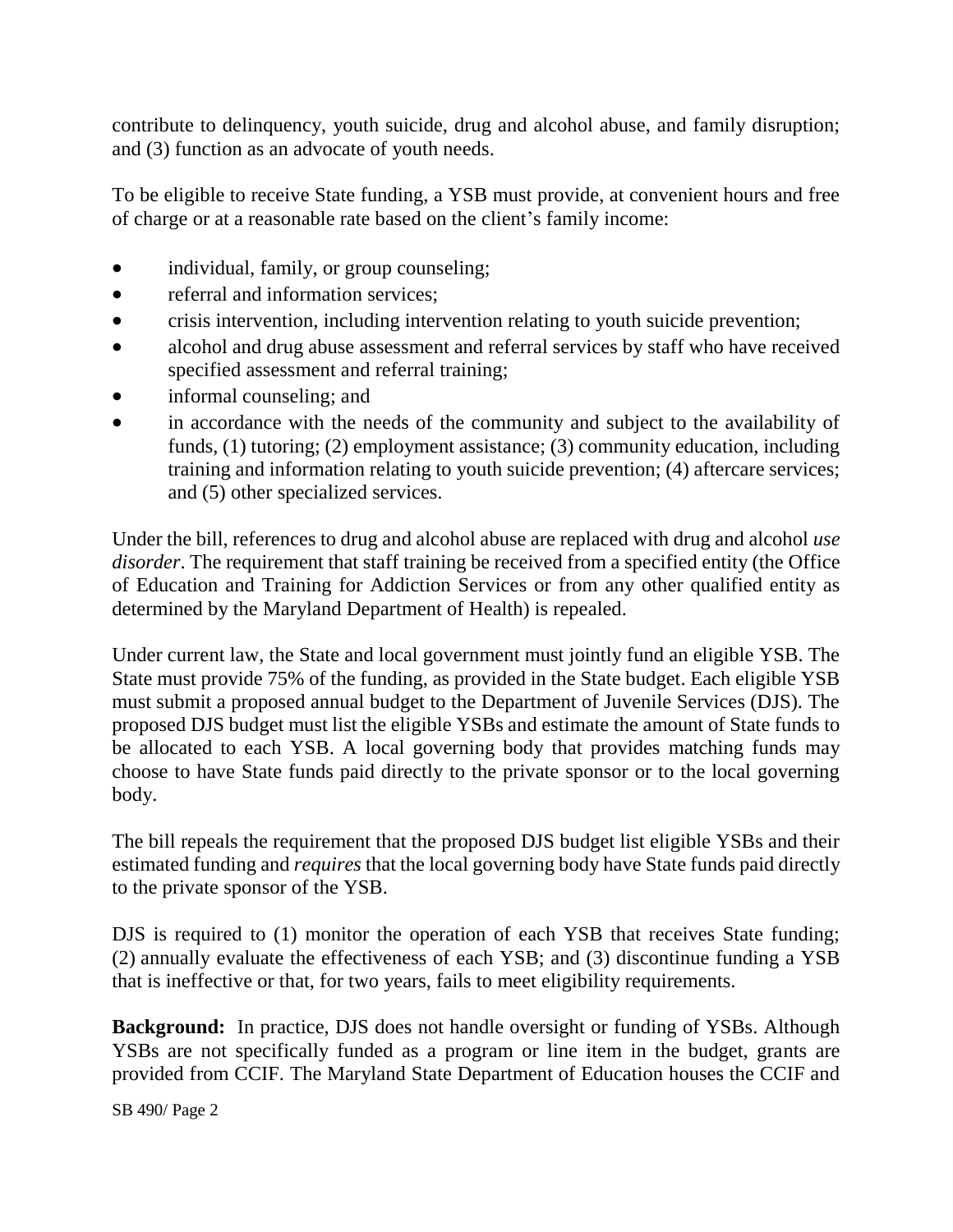acts as the fiscal agent for the fund. The Governor's Office for Children (now administratively part of the Governor's Office of Crime Prevention, Youth, and Victim Services) awards funds from CCIF to local management boards (LMBs), which award funding to YSBs.

There are 13 YSBs in the State located in Baltimore, Carroll, Charles, Montgomery, and Prince George's counties. As of fiscal 2020, Montgomery Country YSBs did not receive State funding. Tri-County YSB, located in Waldorf, serves three jurisdictions (Calvert, Charles, and St. Mary's counties).

According to the Maryland Association of Youth Services Bureaus, approximately 99% of youth served at YSBs were not adjudicated (found guilty of committing a delinquent act) within two years after ending treatment. However, over the last four years, several YSBs have closed or reduced services due to funding uncertainties.

**State Expenditures:** According to the Governor's Office of Crime Prevention, Youth, and Victim Services, in fiscal 2020, 10 YSBs received a total of \$927,644 in grants from CCIF (total CCIF funding in fiscal 2020 was \$18.5 million). The Governor's proposed fiscal 2021 budget includes \$22.0 million for CCIF, though no portion of these funds is mandated for YSBs. This analysis assumes that, in fiscal 2022, a minimum of \$1.8 million of CCIF funds would be restricted for YSBs and distributed as required under the bill. Thus, overall State expenditures are not impacted. However, mandating this funding for YSBs results in fewer funds being available for other programs funded from CCIF.

**Local Fiscal Effect:** The bill requires the Governor to provide at least \$1.8 million annually for YSBs, with a minimum of \$100,000 provided to each YSB and \$100,000 per jurisdiction provided to YSBs that serve more than one jurisdiction. Compared with funding provided to YSBs in fiscal 2020, if a total of \$1.8 million is distributed in fiscal 2022, revenues increase for four jurisdictions (Baltimore, Charles, Montgomery and Prince George's counties) and all but one YSB receives additional funding. However, net funding to Carroll County YSBs declines. Expenditures for all counties except Carroll County increase due to a greater matching fund requirement.

For example, Montgomery County's four YSBs received no CCIF funding in fiscal 2020. Montgomery County provides \$81,209 in local funds to support its four YSBs. Under the bill, Montgomery County revenues increase by \$400,000 from additional grant funding, while expenditures increase by a net of \$18,791 to provide matching funds.

In fiscal 2020, Carroll County YSBs received approximately \$322,793 for two YSBs. Under the bill, Carroll County grant revenues decrease by approximately \$122,793. Expenditures also decrease by approximately \$30,698 due to a reduction in the amount of matching funds required.

SB 490/ Page 3